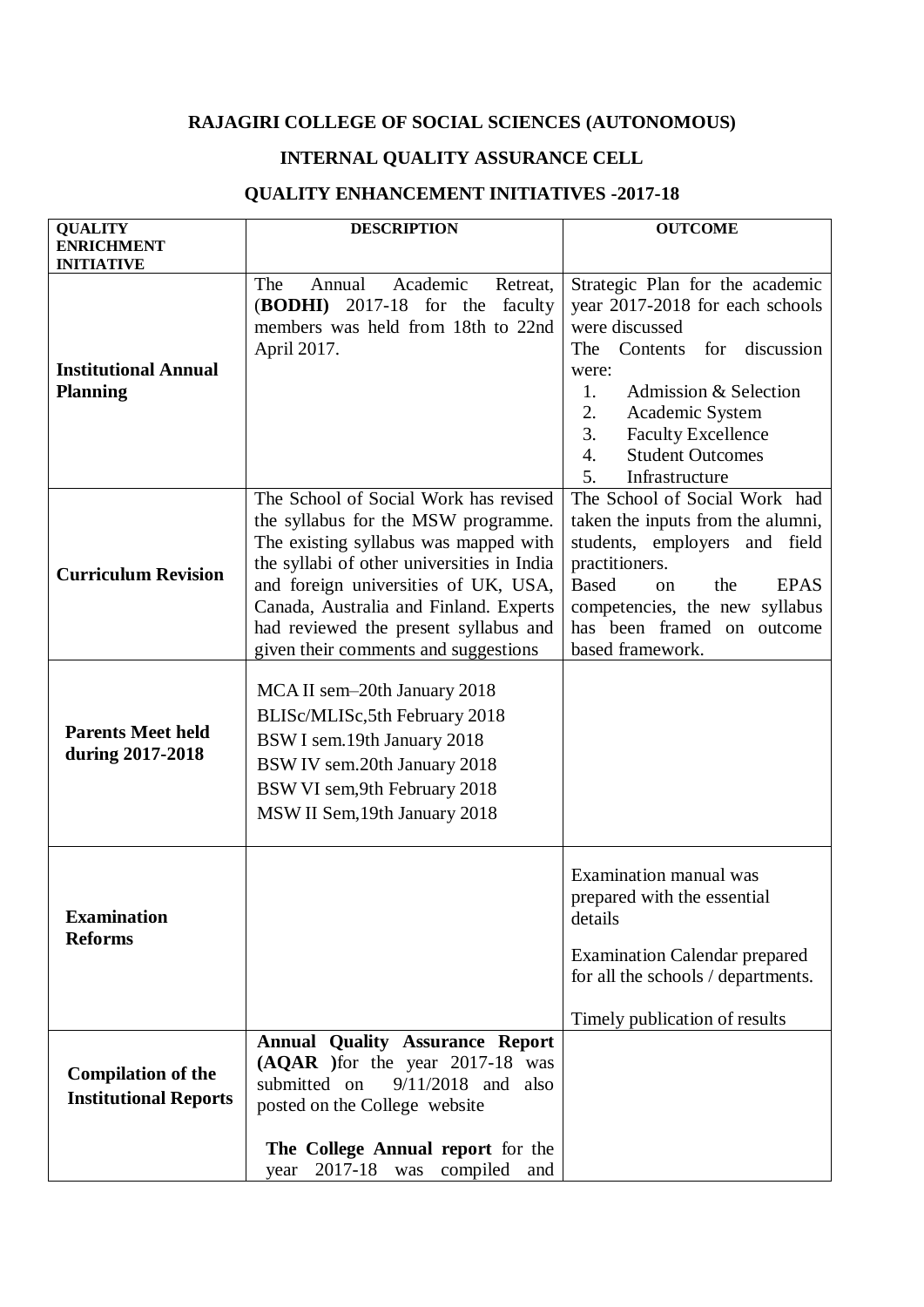|                                                                                                                                                   | submitted<br>College<br>the<br>to<br>The<br>Management.<br>report<br>Graduation<br>waspresented<br>at<br>Ceremony.<br><b>IQAC Annual Report</b> for the year<br>2017-2018<br>prepared<br>was<br>and<br>presented at the IQAC meeting and<br>posted on the Institutional Website.<br>Rajagiri High Lights-The Quarterly<br>News Bulletin was brought out in all<br>the four quarters from July, 2017 to<br>June, 2018.                                                                |                                                                                                                                                                                                                                                                                                                                                                                                                                                                                                                                                                                       |
|---------------------------------------------------------------------------------------------------------------------------------------------------|--------------------------------------------------------------------------------------------------------------------------------------------------------------------------------------------------------------------------------------------------------------------------------------------------------------------------------------------------------------------------------------------------------------------------------------------------------------------------------------|---------------------------------------------------------------------------------------------------------------------------------------------------------------------------------------------------------------------------------------------------------------------------------------------------------------------------------------------------------------------------------------------------------------------------------------------------------------------------------------------------------------------------------------------------------------------------------------|
| <b>Faculty Development</b><br><b>Programmes (FDPs)</b><br>organised                                                                               |                                                                                                                                                                                                                                                                                                                                                                                                                                                                                      | 13<br>Faculty<br>Development<br>Programmes conducted                                                                                                                                                                                                                                                                                                                                                                                                                                                                                                                                  |
| <b>Social sensitisation</b><br>camps                                                                                                              | The Social Sensitization Camp<br>for the Academic year 2017-18<br>for the MBA, MHRM, students<br>was held from August 24th to<br>29th at Attapadi, Palakkad.<br><b>IMSW&amp;</b><br><b>IMCA</b><br>students<br>participated in the Rural Camp<br>JWALA-2017 held at Idukki<br>district from 23rd to 29th August<br>2017.<br>Kalypso - two day camp was<br>organised for third and fifth<br>and third<br>B Com<br>semester<br><b>BBA</b><br>students<br>semester<br>at<br>Suryanelli. | Students from the first year<br>batches numbering 354 attended<br>the camp.12 faculty members<br>accompanied the students.<br>The<br>main<br>tasks<br>Road<br>were<br>Construction (Adi Kandiyoor,<br>Attappadi), Attappadi Hospital -<br>digging pits for rain water<br>harvesting and waste, House<br>Construction for<br>villagers<br>Carrying bricks and laying water<br>Adivasi<br>pipeline<br>for<br>Rural<br>villages, Cleaning roadside from<br>Manarkhad to Attapadi, Adivasi<br>Uru visits and surveys and Social<br>Awareness Programs in Schools<br>and for the community |
| Internationalization of<br>academic<br><b>Programmes-</b><br><b>International</b><br><b>Exposure</b> for<br><b>Social</b><br><b>Work Students</b> | 25 students from the MSW (Master of<br>Social Work) Programme in Rajagiri<br><b>College of Social Sciences</b><br>(Autonomous), Kalamassery went to<br>different International Universities in<br>the month of July, as a part of their<br>study.                                                                                                                                                                                                                                    | The College is regularly hosting<br>International<br><b>Students</b><br>and<br>faculty members from USA,<br>Australia,<br>France,<br>Germany,<br>Belgium, Korea and Nepal.<br>students visited different<br>Our (<br>universities in the countries like<br>USA, Australia, Nepal, Malaysia,<br>Hong Kong and Bahrain. They<br>had a Faculty supervisor from<br>Rajagiri for constant supervision<br>where they shared and reflected<br>on their learnings every week                                                                                                                  |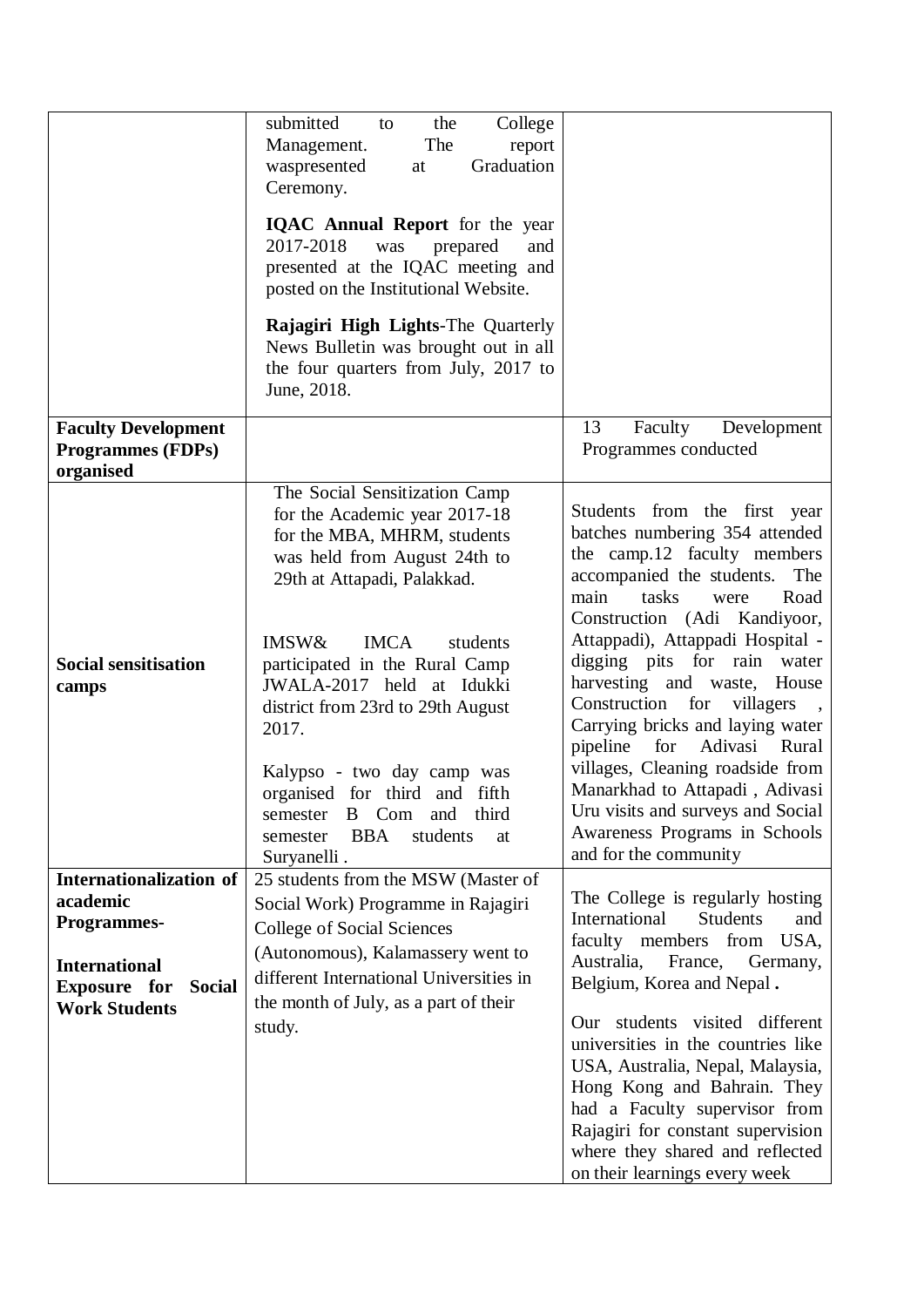|                                                                 | Samavartanam 2017 - Graduation<br>Ceremony was held on Saturday, 27th<br>May 2017<br>The<br>initiation<br>ceremony,<br>Deeksharambham-<br>2017<br>was<br>organized on 28th June 2017                                                                           |                                                                                                                                                                                                                                                                                                                                                                    |
|-----------------------------------------------------------------|----------------------------------------------------------------------------------------------------------------------------------------------------------------------------------------------------------------------------------------------------------------|--------------------------------------------------------------------------------------------------------------------------------------------------------------------------------------------------------------------------------------------------------------------------------------------------------------------------------------------------------------------|
| <b>Best/Unique</b><br><b>Practices of the</b><br><b>College</b> | The Grand Finale of the eight edition<br>of Rajagiri National Business Quiz<br>was held on October 14, 2017<br>Rajagiri Centre for Business<br>Studies conducted the two-day<br><b>INFLORE Management Fest</b><br>on 6th and 7th October 2017.                 | Teams from the student and<br>corporate<br>category<br>participated.<br>Osmania<br>Medical<br>College<br>(Hyderabad)<br><b>Nexus</b><br>and<br>Consulting were the grand<br>finale winners in the student<br>and<br>corporate<br>category<br>respectively.<br>2000<br>participants<br>$\bullet$<br>from different States<br>of India participated<br>in the event. |
|                                                                 | Rajagiri Business League 2017<br>(RBL), the grand basketball<br>competition was held at the<br>campus on February 3-4, 2017                                                                                                                                    | Team Infosys bagged the<br>first prize and team<br>Sutherland was the first<br>runners up                                                                                                                                                                                                                                                                          |
|                                                                 | Splendore 2K17 is the third<br>edition of the Graduate fest<br>conducted on 19th September for<br>Schools and 20th September for<br>Colleges.                                                                                                                  | • The event was a grand<br>success with the<br>participation of over 800<br>students from 16 schools and<br>27 colleges from south India.                                                                                                                                                                                                                          |
|                                                                 | <b>Kunjattakilikal- 2018-First year BSW</b><br>students organized an Anganwadi fest on<br>February<br>2018 in Kalamassery<br>17<br>Municipality.                                                                                                               | 120<br>children<br>Around<br>participated<br>in<br>the<br>programme.                                                                                                                                                                                                                                                                                               |
| <b>Promotion of Quality</b><br><b>Research on Campus</b>        | The College has a well defined policy<br>for promotion of research and the same<br>is uploaded on the institutional website<br>(1) URL of Policy document<br>on<br>promotion of research uploaded on<br>website-<br>http://rcss.rajagiri.edu/uploads/files/787 | The institution provided<br>seed money to Faculty<br>members for taking up Minor<br>research Projects.                                                                                                                                                                                                                                                             |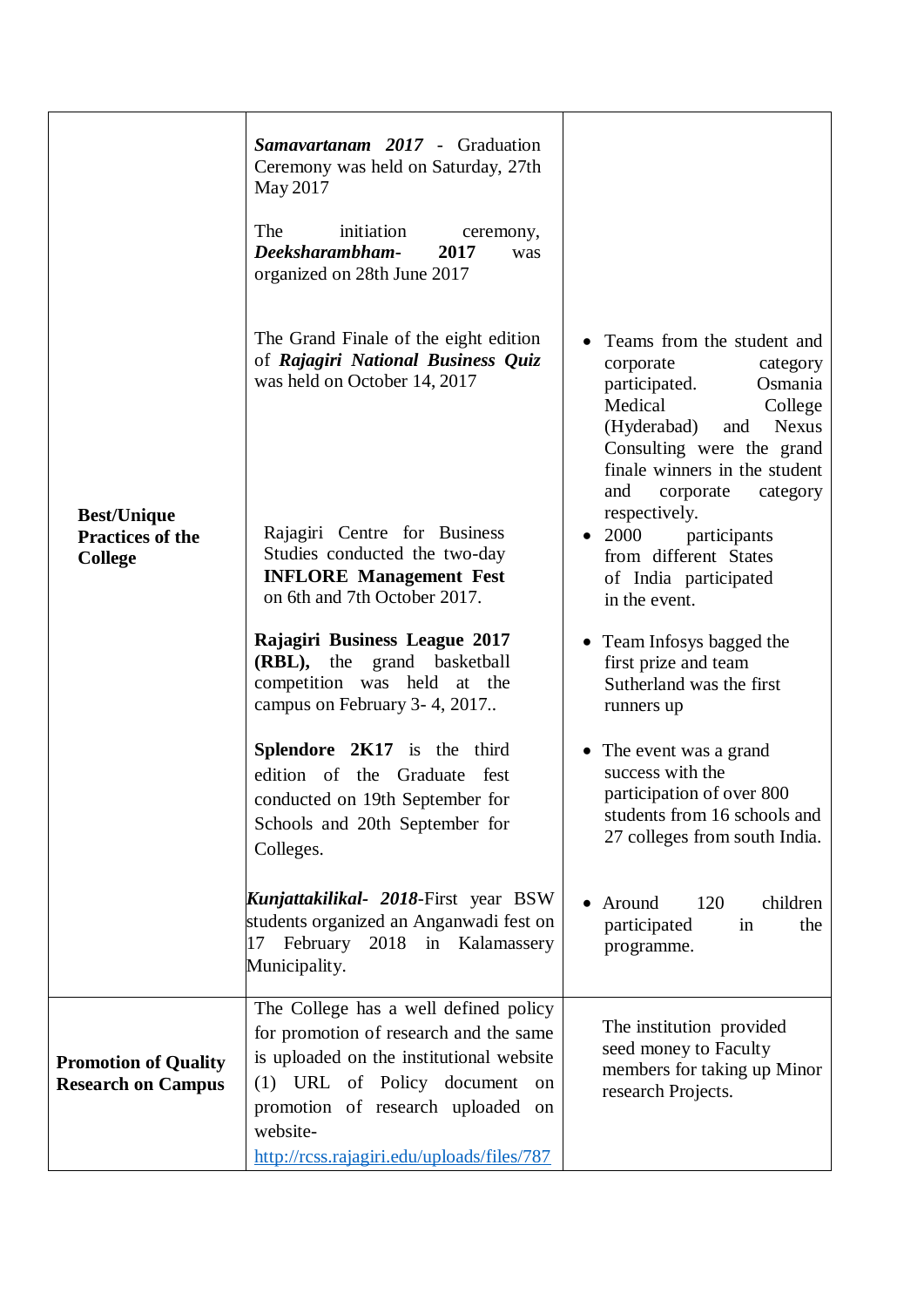|                                                                             | /RCSS_ResearchPolicy.pdf                                                                                                                                                                                                                                                                                                                                                                                                                                                                                                                                                                                                                                                                                                                                                                                                                                                                                                                                                                                                                                                                                                                      |                                                                                                                                                                                                                                                                                                                                   |
|-----------------------------------------------------------------------------|-----------------------------------------------------------------------------------------------------------------------------------------------------------------------------------------------------------------------------------------------------------------------------------------------------------------------------------------------------------------------------------------------------------------------------------------------------------------------------------------------------------------------------------------------------------------------------------------------------------------------------------------------------------------------------------------------------------------------------------------------------------------------------------------------------------------------------------------------------------------------------------------------------------------------------------------------------------------------------------------------------------------------------------------------------------------------------------------------------------------------------------------------|-----------------------------------------------------------------------------------------------------------------------------------------------------------------------------------------------------------------------------------------------------------------------------------------------------------------------------------|
| <b>The Centre for</b><br><b>Doctoral Research</b>                           | Organized<br>Bi-Annual<br>two<br>meets<br>during the period.<br>i.Bi-Annual Meet held on 10 <sup>th</sup> July,<br>2017, 9.00 am to 5.00 pm.<br>ii. Bi-Annual Meet Held on January<br>$22nd$ , 2018, 10am to 5pm                                                                                                                                                                                                                                                                                                                                                                                                                                                                                                                                                                                                                                                                                                                                                                                                                                                                                                                              | Scholars Presented the progress<br>their<br>doctoral<br>work<br>of<br>publications and their future plan.<br>Pre Doctoral presentation of<br>Ms. Francina P.X took place.                                                                                                                                                         |
| <b>Research Initiatives</b><br>by the School of Social<br><b>Work, RCSS</b> | <b>UGC</b><br><b>UKIERI</b><br>Thematic<br>1.<br>Partnership (International research) –<br>ongoing<br>YORK University, UK and Melbourne<br>University, Australia.<br>2. UGC - DAAD PPP Culturally<br>Competent Practice with Refugees and<br>in<br>India<br>Migrants<br>$&$ Germany:<br>Implications for Social Work Education<br>-Catholic University of Eichstatt -<br>Ingolstadt,<br>Bavaria, Germany.<br>Australia-India Council Project-<br>3.<br>Developing a Health Care Practice<br>Model for Indian Social Work -<br>Queensland University of Technology,<br>Brisbane, Australia. Supported<br>by<br>Australia-India Council, Dept.<br>of<br>Foreign Affairs and Trade, Australia.<br>4. A Need Assessment Study of Eloor<br>Municipality<br>in<br>association<br>with<br>Hindalco<br>5. Research Institute launched a solid<br>waste management Action research<br>project titled 'Clean Village, Healthy<br>Village' in Kanjoor Grama Panchayat,<br>Ernakulum district.<br>Research<br>The<br>Institute<br>6.<br>has<br>commenced its research study on<br>'Issues related to Care of Elderly<br>Women in Kerala',<br>sponsored by | of the<br>science<br>part<br>As<br>popularization programme of<br>State<br>Kerala<br>Council<br>for<br>Technology<br>Science,<br>and<br>Environment (KSCSTE),<br>The data was collected from<br>around 500<br>elderly women<br>from the selected six districts<br>representing the central, north,<br>and south regions of Kerala |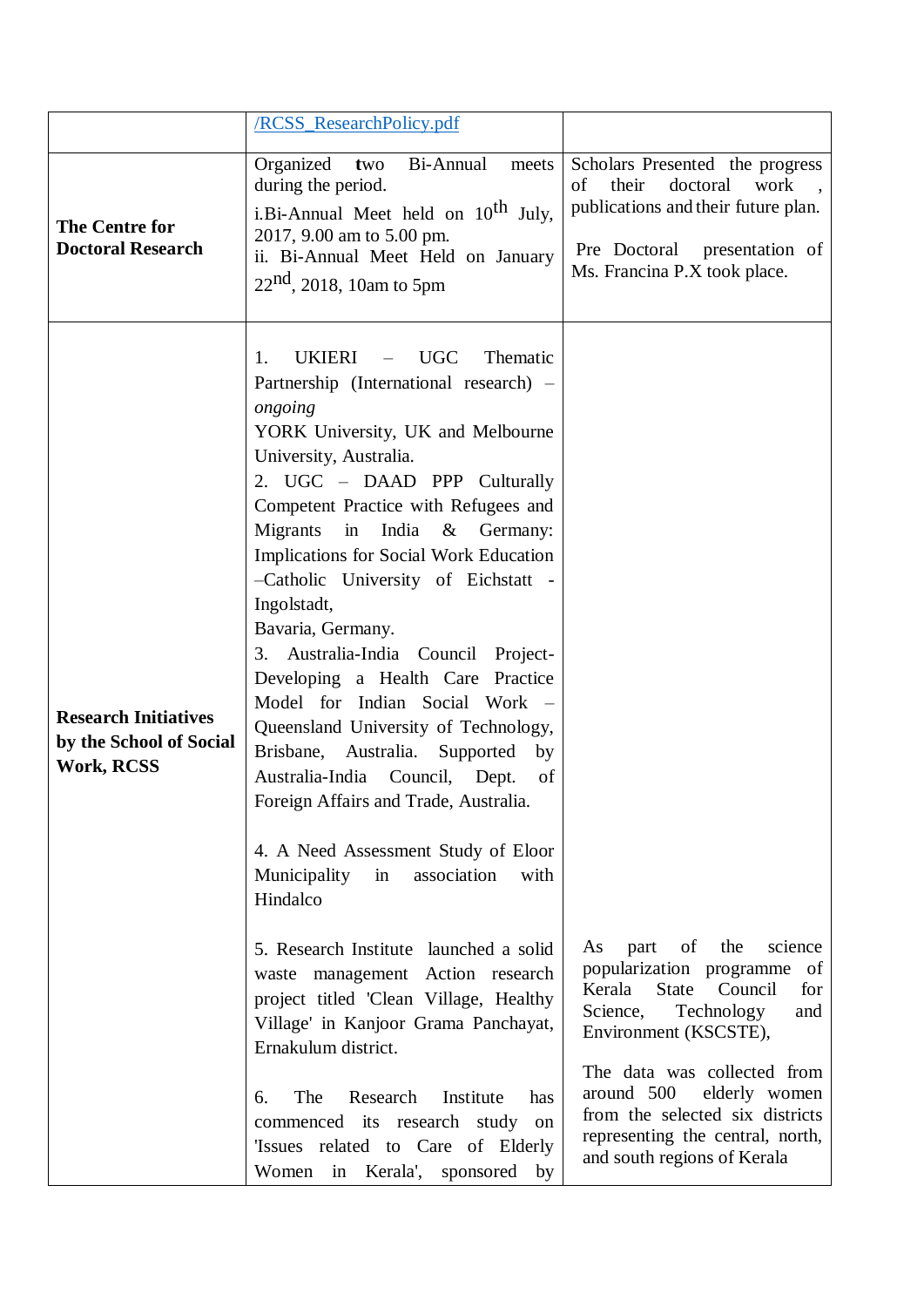|                                              | National Commission<br>for<br>Women                                                                                                                                    |  |
|----------------------------------------------|------------------------------------------------------------------------------------------------------------------------------------------------------------------------|--|
|                                              | (NCW), Govt. of India.                                                                                                                                                 |  |
|                                              | Following workshops<br>have<br>been<br>organized for the faculty members and<br>research scholars                                                                      |  |
| <b>Promotion of Quality</b><br>enrichment in | • Research<br>Report<br>Writing                                                                                                                                        |  |
| <b>Research</b>                              | November 2017                                                                                                                                                          |  |
|                                              | • Workshop on "Usage of Anti                                                                                                                                           |  |
|                                              | Plagiarism Softwares in Research -                                                                                                                                     |  |
|                                              | 19th January 2018                                                                                                                                                      |  |
|                                              | <b>Rajagiri Journal of Social</b><br>Development (ISSN 0973-3086)                                                                                                      |  |
| <b>Professional Journals</b>                 | • i. Volume 9 Number 2 December<br>2017                                                                                                                                |  |
| Published by the<br><b>College</b>           | $\bullet$ ii. Volume 10 No 1 June (2018)                                                                                                                               |  |
|                                              | Rajagiri<br><b>Management</b><br><b>Journal</b> (ISSN 0972-9968)                                                                                                       |  |
|                                              | • Vol 11 No 2 (2017) December 2017                                                                                                                                     |  |
|                                              | $\bullet$ ii. Volume 12 No 1 June (2018)                                                                                                                               |  |
|                                              | Medical<br>Check-up<br>for<br>the<br>staff<br>members in association with the NGO-<br>MAGICS on $7th$ , july, 2017                                                     |  |
|                                              | Ayurveda Camp in association with<br>Arya Vaidhyasala Kottackal and class                                                                                              |  |
|                                              | for<br>the<br>staff<br>and<br>students<br>$\alpha$                                                                                                                     |  |
| <b>Staff Welfare</b><br><b>Measures</b>      | "mazhakala rogangalum Ayurveda<br>chikilsayum on 8th August 2017                                                                                                       |  |
|                                              | Mobile Adhaar linking camp for BSNL,<br>idea, Vodafone subscribers<br>Rainy season ayurvedic Karkkidaka<br><b>kanji</b> distribution for staff members and<br>students |  |
|                                              | In collaboration with Amrita Institute of<br>Medical Science organized a free Eye<br>& Dental Medical Camp                                                             |  |